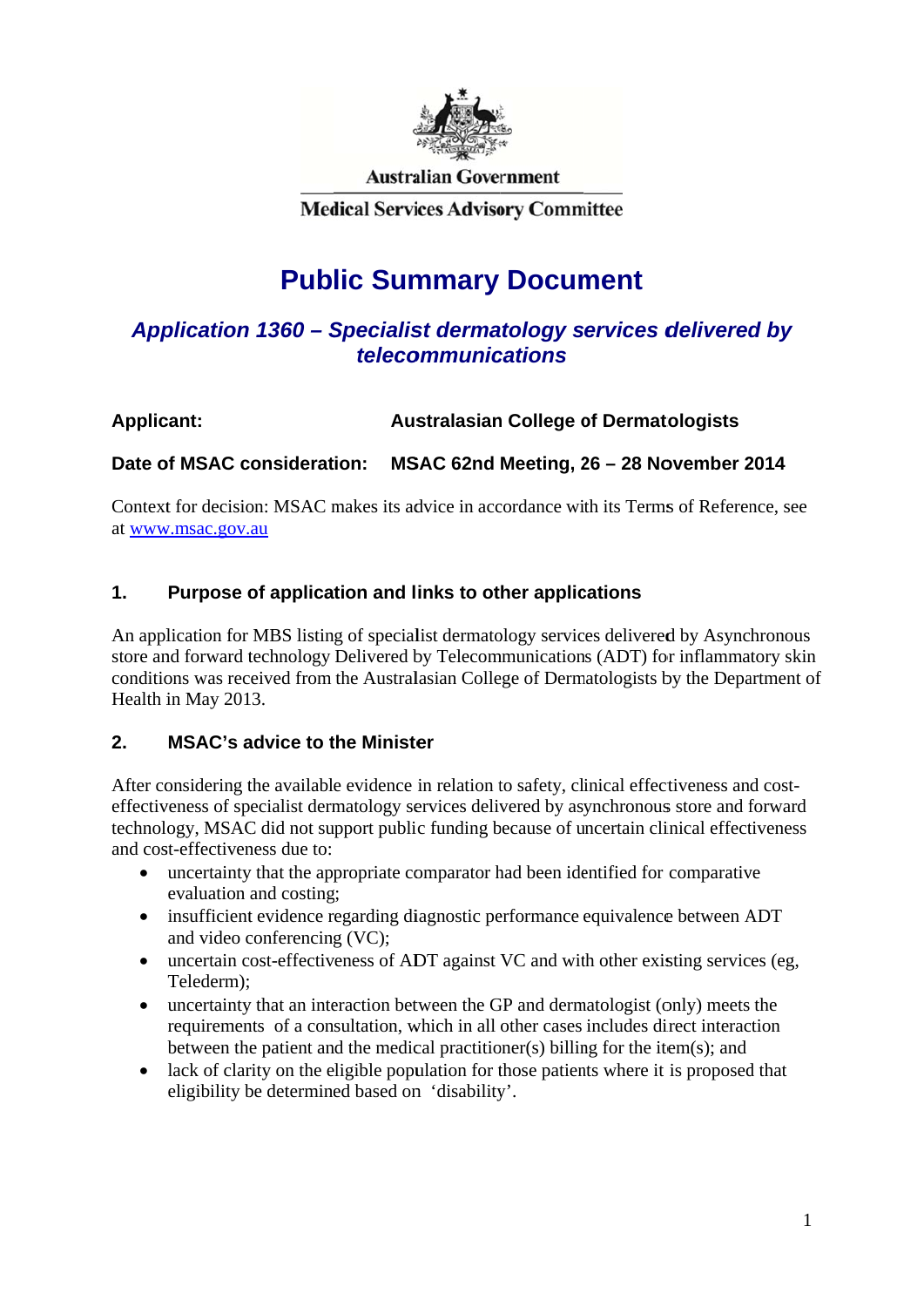#### **3. Summary of consideration and rationale for MSAC's advice**

MSAC noted that the application for MBS funding of specialist dermatology services delivered by ADT for inflammatory skin conditions proposes two new MBS items: one for an initial consultation involving ADT technology and one for a follow-up consultation involving ADT technology.

The proposed service represents a new approach for patients with inflammatory skin conditions who currently do not have access, or do not have timely access, due to geographical or physical impediments, to specialist dermatology services. As such, the proposed population groups for this service would encompass those currently eligible for MBS telehealth items and also extend to include:

- people who reside in an outer metropolitan area who have difficulty travelling to a face-to-face (FTF) specialist dermatology consultation; or
- $\bullet$  people with disability who have difficulty travelling.

MSAC noted that Australian general practitioners (GPs) conduct around 21 million consultations for skin conditions each year. In 2012-13, 7% of patients with skin complaints were referred. However, GPs in large and small rural areas refer less frequently at only 4%, suggesting there is an unmet demand by rural patients for FTF specialist dermatology consultations. It was anticipated that dermatologists working with primarily rural and remote GPs would provide this new service.

MSAC noted that telehealth services have been providing under-served populations with access to specialist dermatological services for many years, either through videoconferencing (VC) (MBS rebates and financial incentives introduced in 2011) or via other programs such as TeleDerm (established by the Australian College of Rural and Remote Medicine in 2004). MSAC commented that although TeleDerm was a comprehensive service, well supported by rural practitioners, that provided specialist diagnosis as well as educational opportunities and access to additional dermatological information, its capacity was limited.

MSAC noted that ADT was expected to substitute for the standard MBS telehealth items for professional attendance of specialist dermatologist in real-time by videoconference including patient-end telehealth items. MSAC considered it may also be appropriate to compare ADT against other funded telehealth and teledermatology services such as TeleDerm. MSAC expressed uncertainty regarding videoconferencing as a comparator for a population that resides in major cities (either in outer metropolitan areas or people with disability). It was suggested that usual care, FTF consultations by a dermatologist, may represent a more appropriate comparator in this population.

No comparative safety data were found by MSAC, although conflicting data regarding the reliability of ADT for (i) diagnosis of pigmented lesions and (ii) exclusion of melanoma was noted.

Diagnostic accuracy of ADT was informed by ten studies of which seven directly compared ADT and FTF in primary diagnosis of skin lesions using histopathology as a gold standard. A single head-to-head trial (Edison, 2008) compared diagnostic concordance of SAF and VC using FTF as a common reference standard. Both telehealth modalities demonstrated good concordance (80% and 73%, respectively) against FTF. However, the study was underpowered to detect any statistically significant difference in diagnostic concordance between ADT and VC. MSAC reviewed the data provided to assess clinical effectiveness of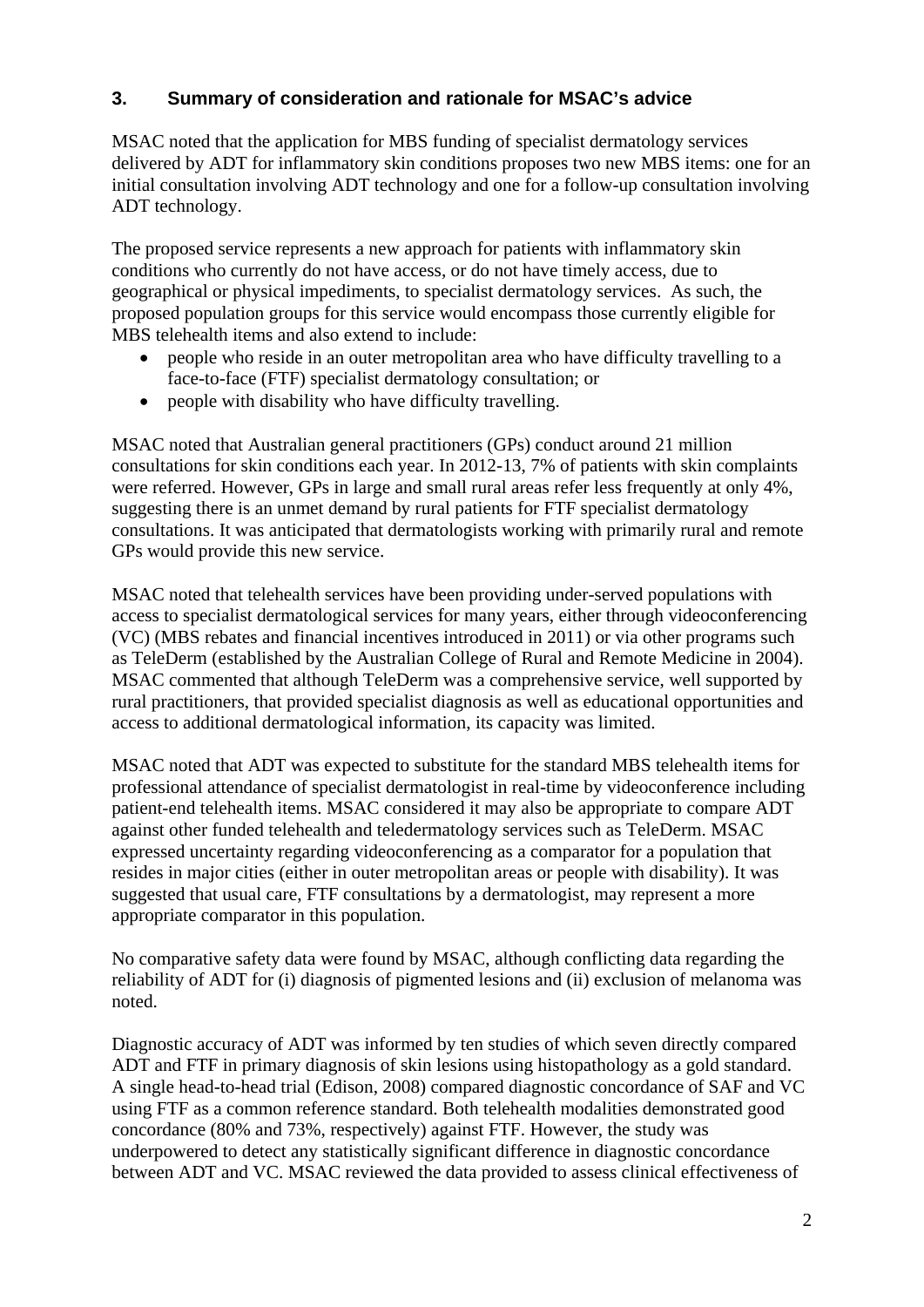ADT against VC and FTF, and concluded that in the absence of sufficient evidence, the equivalence in the diagnostic accuracy of ADT and VC remains uncertain.

MSAC noted that the economic evaluation suggested ADT is potentially a cost-effective alternative to VC or FTF consultations for dermatology services, with a projected reduction in service costs of between \$111.48 – \$113.66 (base case analysis, including extra level C consultations by the referring GP). Incremental cost per correct diagnosis where ADT is used compared with VC was calculated as \$642.22. MSAC noted that the economic modelling had been based on an assumption of equivalent diagnostic accuracy between VC and ADT, for which the evidence remains insufficient.

MSAC considered that the estimated financial impact of introducing MBS items for dermatology services with ADT was an underestimation of the likely uptake of services. MSAC acknowledged there is likely an unmet clinical need, but considered that it was difficult to determine the patient population likely to benefit and the potential volume of uptake.

MSAC considered that any reapplication should be made via ESC and would require external evaluation.

## **4. Background**

On 1 July 2011, Medicare rebates and financial incentives for specialist video consultations were introduced to address some of the barriers to accessing medical services, particularly specialist services, for Australians in remote, regional and outer metropolitan areas.

New MBS items were introduced to provide for telehealth consultations rendered by specialists, consultant physicians and consultant psychiatrists. These items allow a range of existing MBS attendance items to be provided via video conferencing, with a derived fee adding to the base item fee.

New MBS items were also introduced for patient-end services. These items enable GPs, other medical practitioners, nurse practitioners, midwives, Aboriginal health workers and practice nurses to provide FTF clinical services to the patient during the consultation with the specialist. Telehealth MBS items may be billed where a specialist consultation is conducted via video conferencing with a patient who is:

- not an admitted patient; and
- eligible for Medicare rebates; and
- located in an Eligible Geographical Area (see www.mbsonline.gov.au/telehealth); or
- a care recipient at an eligible Residential Aged Care Facility (RACF); or
- in an eligible Aboriginal Medical Service (AMS).

The geographic eligibility criteria for telehealth MBS items changed from 1 January 2013 to align eligibility for the MBS telehealth items with the Australian Standard Geographical Classification Remoteness Area (ASGC-RA) used by the Australian Bureau of Statistics. Under the new criteria Medicare benefits cannot generally be claimed for services provided to patients in outer metropolitan areas.

However, benefits can be claimed by patients of an AMS or care recipients in a RACF in all areas including outer metropolitan. Rural and remote telehealth provision remains unaffected. The applicant has requested that the original 2011 MBS geographic regions for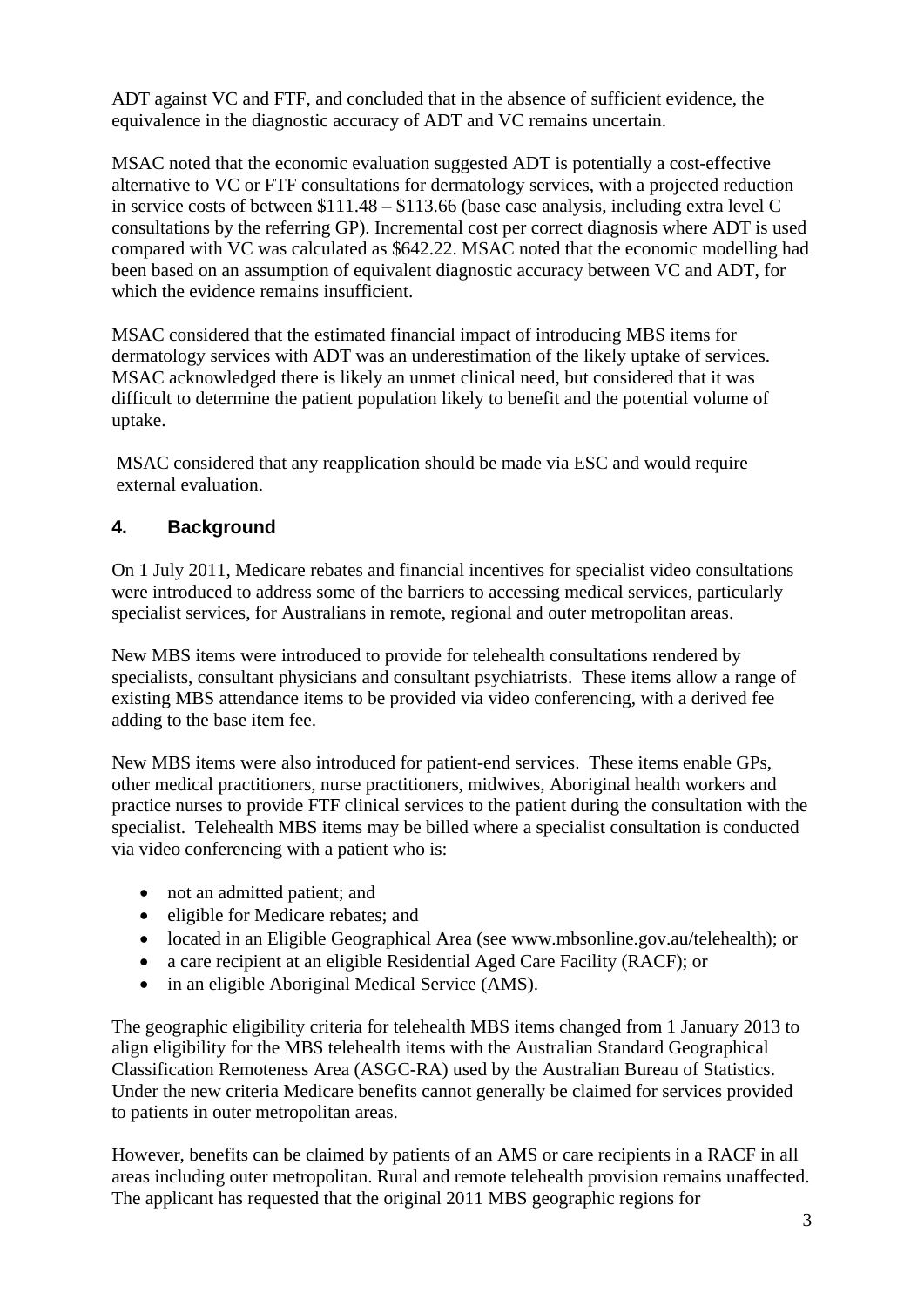videoconferencing be applied to people with disability who may have difficulty travelling and patients who have difficultly accessing services from outer metropolitan areas because of a lack of specialist dermatologists.

Teledermatology has been used by dermatologists in Australia since the mid-1990s to assist in clinical education and to provide access to dermatology services to underserved communities. TeleDerm was established by the Australian College of Rural and Remote Medicine (ACRRM) in 2004. According to the application, specialist dermatology services receive other public funding, both state and Federal. For example Queensland Health funds the Far North Queensland and Torres Strait Program that is part of the Princess Alexandra Hospital (PAH) Outreach Teledermatology Network operated by its dermatology department as part of the Princess Alexandra Hospital Online project.

The TeleDerm initiative is funded by the Australian Government Department of Health through the Rural Health Outreach Fund  $(RHOF)^1$ . TeleDerm is an online resource designed primarily for rural doctors interested in obtaining practical advice on the diagnosis and management of skin disease in general practice. Access to the program is free for ACRRM members and GPs who work in rural Australia. GPs are able to access online dermatological case studies, education opportunities, recommended links, and discussion forums. Subscribers can submit a digital photo of affected skin and a history (and diagnosis, if made) through the ACRRM portal. An experienced dermatologist will examine the evidence, and reports back to the medical practitioner, usually within two days, with diagnosis and/or treatment options. TeleDerm also allows rural doctors anywhere in Australia to electronically submit specific de-identified cases for assessment.

Table 1 shows the current MBS items available for specialist consultations including dermatology.

#### **Table 1: Current MBS item descriptors for MBS items used to deliver specialist dermatology consultations**

| Category 1 - Professional attendances                                                                                                                            |
|------------------------------------------------------------------------------------------------------------------------------------------------------------------|
| <b>MBS 104</b>                                                                                                                                                   |
| SPECIALIST, REFERRED CONSULTATION - SURGERY OR HOSPITAL                                                                                                          |
| (Professional attendance at consulting rooms or hospital by a specialist in the practice of his or her specialty<br>where the patient is referred to him or her) |
| -INITIAL attendance in a single course of treatment, not being a service to which ophthalmology items 106, 109<br>or obstetric item 16401 apply.                 |
| Fee: \$85.55 Benefit: $75\% = $64.2085\% = $72.75$                                                                                                               |
| Extended Medicare Safety Net Cap: \$256.65                                                                                                                       |
| <b>MBS 105</b>                                                                                                                                                   |
| Each attendance SUBSEQUENT to the first in a single course of treatment                                                                                          |
| Fee: \$43.00 Benefit: $75\% = $32.2586\% = $36.55$                                                                                                               |
| Extended Medicare Safety Net Cap: \$129.00                                                                                                                       |

#### **5. Prerequisites to implementation of any funding advice**

1

This intervention requires delivery of a consultation service via the telecommunications network and does not require TGA approval.

<sup>&</sup>lt;sup>1</sup> RHOF and the Visiting Optometrists Scheme (VOS) are two programs implemented to overcome some specific barriers faced by people living in rural and remote Australia. The programs are specifically targeted at facilitating access by people living in these communities to medical specialist and optometry services. They are administrated separately, but have overlapping reach.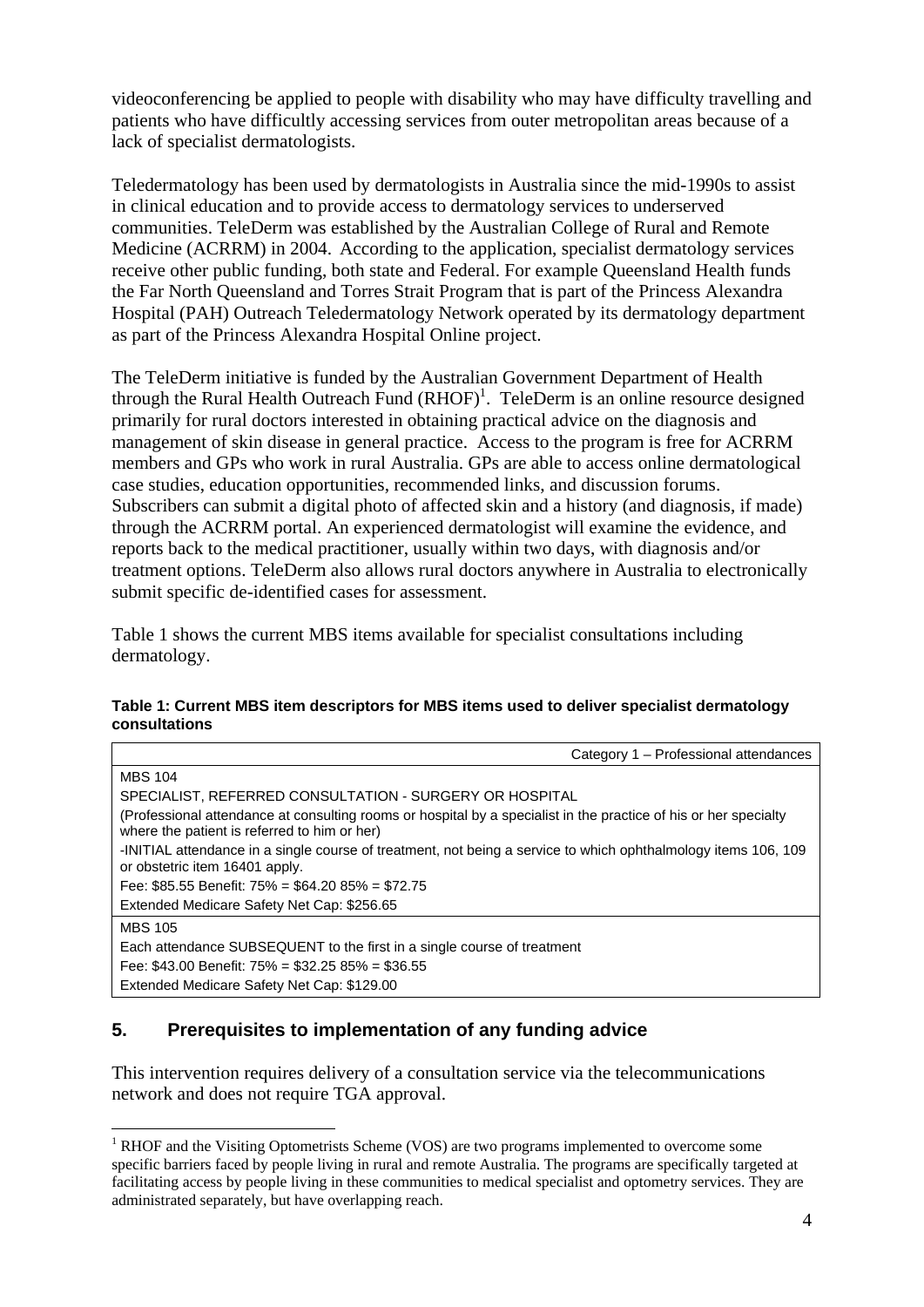# **6. Proposal for public funding**

The applicant provided a proposed MBS item descriptor for the listing of ADT services:

Category [category number] – [Category description] MBS [item number] Dermatology-Asynchronous Initial Consultation Fee: \$72.72 Referrer is required to complete dermatologist template and provide photos, both to a standard whereby the dermatologist can decide if asynchronous consultation is suitable MBS [item number] Dermatology-Asynchronous Follow-up Consultation Fee: \$36.36 Referrer is required to complete dermatologist template and provide photos, both to a standard whereby the dermatologist can decide if asynchronous consultation is suitable

The applicant's proposed patient group for this intervention includes:

- patients with inflammatory skin conditions or skin lesions who reside in MBS telehealth eligible areas; or
- patients in any location who are care recipients in a RACF or in an AMS; or
- people who reside in an outer metropolitan area who have difficulty travelling to a FTF specialist dermatology consultation; or
- people with disability who have difficulty travelling.

There are no restrictions proposed to patients due to prior interventions. The service (consultation) will continue to be provided by specialist dermatologists. The specialist dermatologist may require training in the use of the SAF teledermatology.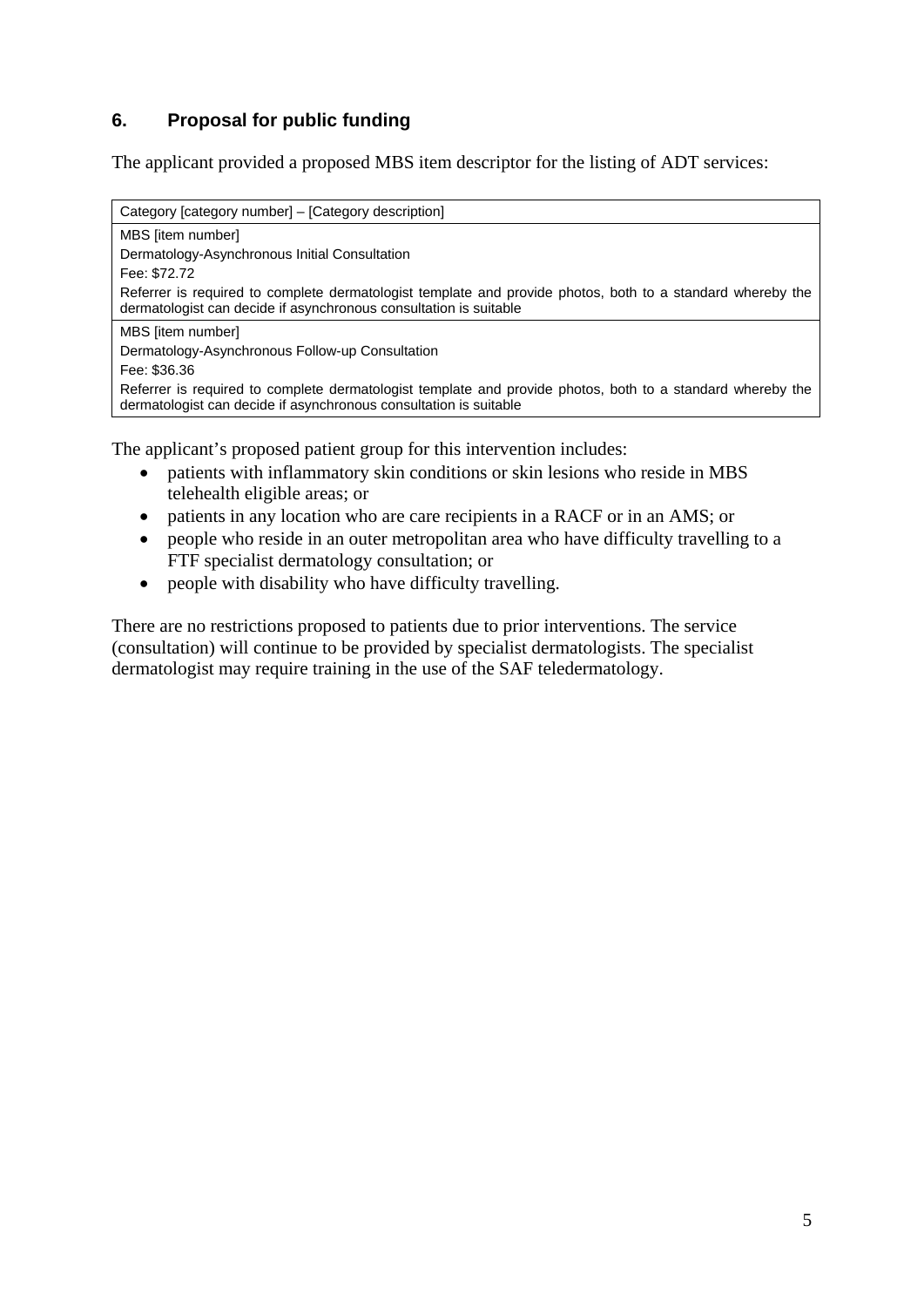#### **Proposed MBS descriptor and fee**

| Category 1 - Professional attendances                                                                                                                                                                                   |
|-------------------------------------------------------------------------------------------------------------------------------------------------------------------------------------------------------------------------|
| MBS [item number]<br>Professional attendance on a patient by a specialist practicing in his or her speciality if:<br>the attendance is by asynchronous telecommunications; and<br>the attendance is for a service:      |
| the patient is not an admitted patient; and<br>the patient:<br>is located both:<br>within a telehealth eligible area; and                                                                                               |
| at the time of the attendance-at least 15 klms by road from the specialist; or<br>Is a care recipient in a residential care service; or<br>Is a patient of:<br>an Aboriginal Medical Service; or                        |
| an Aboriginal Community Controlled Health Service<br>for which a direction made under subsection 19(2) of the Act applies; or<br>Resides in Outer Metropolitan Areas of Australia; or                                   |
| Resides in Major Cities and has a disability which prevents travelling<br>Fee: \$72.72                                                                                                                                  |
| Referrer is required to complete an online template, using store and forward technology, specified by the<br>dermatologist, to a standard whereby the dermatologist can decide if asynchronous consultation is suitable |
| MBS [item number]<br>Each attendance SUBSEQUENT to the first in a single course of treatment                                                                                                                            |
| Fee: \$36.36                                                                                                                                                                                                            |
| Referrer is required to complete dermatologist template and provide photos, both to a standard whereby the<br>dermatologist can decide if asynchronous consultation is suitable                                         |

The proposed patient group for this intervention, in terms of location, is similar to that for MBS telehealth items. The exception is that the applicant has requested that eligibility for ADT be extended to people with disability in all areas, and other people who reside in outer metropolitan areas, who have difficulty travelling to attend FTF consultations.

The proposed fee is 85% of the fees for MBS items 104 and 105. The rationale for the requested fee is that it is a balance between increased dermatology responsibility and skills, plus risk, reduced by the time taken and convenience of the proposed SAF technology. The time a specialist dermatologist would otherwise be required to spend with a patient will be reduced due to the responsibility of the referrer to supply a detailed clinical history and digital images, and to explain to the patient the diagnosis and manage the treatment.

The proposed MBS item descriptor has been formatted to be consistent with existing telehealth items, which apply to specialist consultations without specifically referring to any disease speciality. However, while the existing telehealth items are intended to cover the full range of specialties there is no reason why, in this case, the descriptor should not refer specifically to dermatology. In fact, not to do so might risk misuse of the item by specialists other than dermatologists.

#### **7. Summary of Public Consultation Feedback/Consumer Issues**

A Consumer organisation indicated support of MBS funding for a specialist dermatology service using SAF technology, where patient information and digital images are sent by telecommunication services to a treating specialist dermatologist for diagnosis and treatment recommendations. They note that this service has the potential to remove the disadvantages experienced by people living in regional, rural and remote parts of Australia including lack of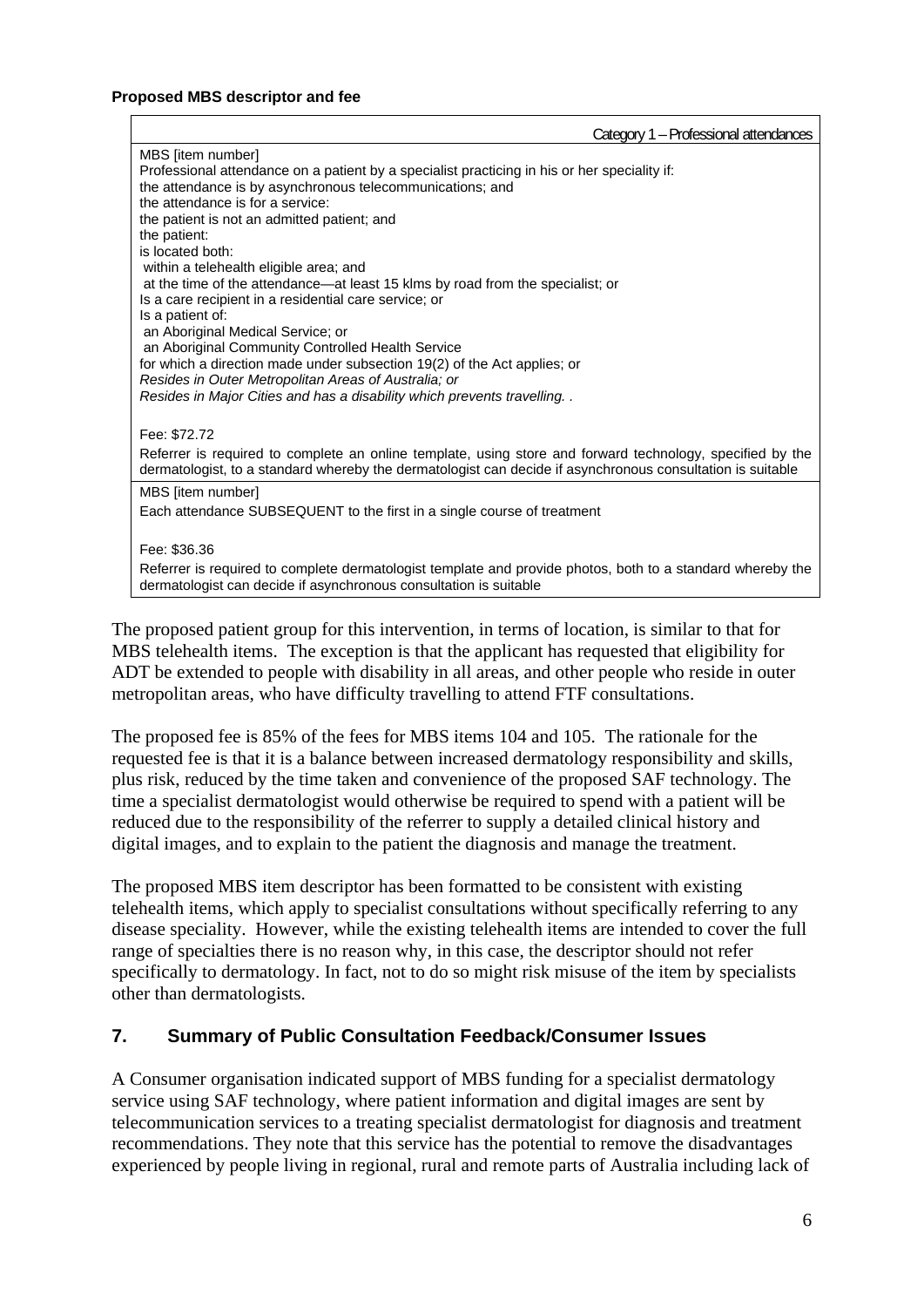access and choice of both diagnostic and treatment options, and high financial and timerelated costs.

## **8. Proposed intervention's place in clinical management**

This is a specialist service involving asynchronous dermatology using store and forward technology delivered by telecommunications (ADT). The patient is referred to a specialist dermatologist and the referrer provides the dermatologist with a medical history, an outline of the patient's condition and digital images via a secure web application. The dermatologist reviews the information and, where necessary, requests additional information and/or images. The dermatologist then provides a diagnosis and treatment plan to the referrer.

This is a new approach to providing specialist dermatology services which enables patients who currently do not have access, or do not have timely access, due to geographical or physical impediments, to receive specialist dermatology services via an asynchronous consultation and support of other health practitioners. It is not anticipated to be a routine substitute for face-to-face (FTF) consultations, but to be used where it better serves the interests of patients and offers better use of resources. It is intended to have an impact on the delivery of specialist dermatology services and its implementation may result in a change in the relationship between a patient and their specialist.

Specialist dermatology services delivered by asynchronous store and forward technology are applicable to all inflammatory skin conditions referred including skin cancer management, eczema, psoriasis, acne, bacterial impetigo, Kaposi's varicelliform eruption and amoxicillininduced drug eruption. In each case the dermatologist will determine, based on the information provided, whether the consult is suitable for asynchronous consult.

Australia has a widely dispersed population with the majority of the population concentrated in major cities. Patients' access to dermatology services in Australia is limited due to maldistribution of dermatologists and specialist workforce shortage. There is a scarcity of dermatologists, and most practice in the major cities, often with wait times of up to six months. Rural patients face barriers to access to dermatologists due to long travelling times.

Skin conditions are the third most common condition seen by GPs. Skin conditions are usually not fatal but they can be painful, uncomfortable, and disfiguring. Skin cancers are an increasing problem in fair-skinned populations around the world, particularly in Australia, which has the highest age-standardised rates of melanoma of the skin at 937 per 100,000 (which is more than 12 times the average world rate of 93 per 100,000).

The non-melanoma skin cancers include basal cell carcinoma and squamous cell carcinoma, and together their incidence is more than five times the incidence of other cancers combined making these cancers by far the most expensive to treat.

It is estimated that in total across Australia GPs see around 21.43 million patients a year with a skin condition. Although dermatology is not one of the major medical specialities, dermatologists are among those most frequently receiving referrals from GPs. In 2012–13, at the national level, 7% of patients with skin complaints were referred. However, GPs in rural areas refer less frequently at only 4%, indicating unmet demand by rural patients for FTF dermatology consultations.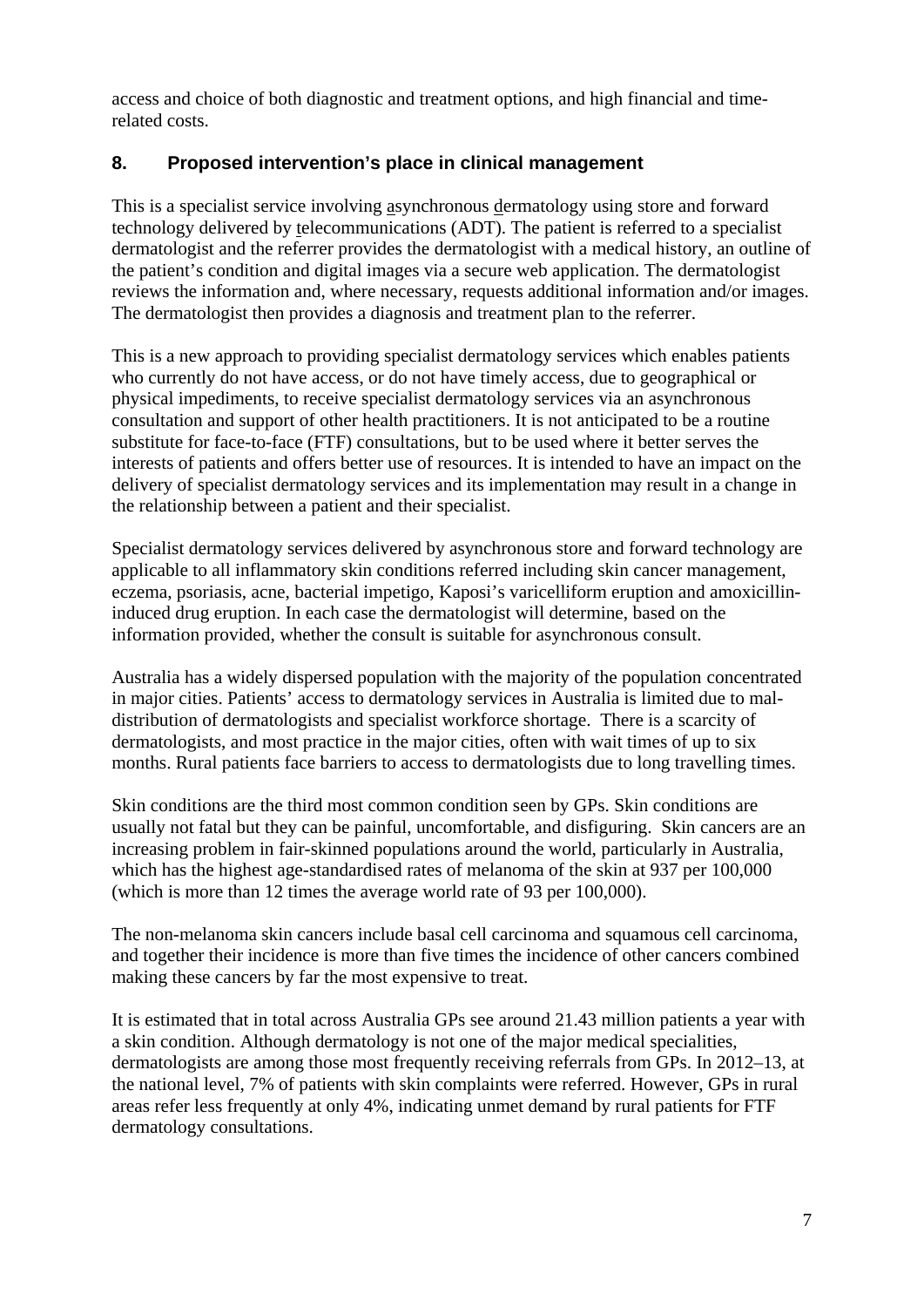Below is the clinical management algorithm with and without the proposed service.



#### **9. Comparator**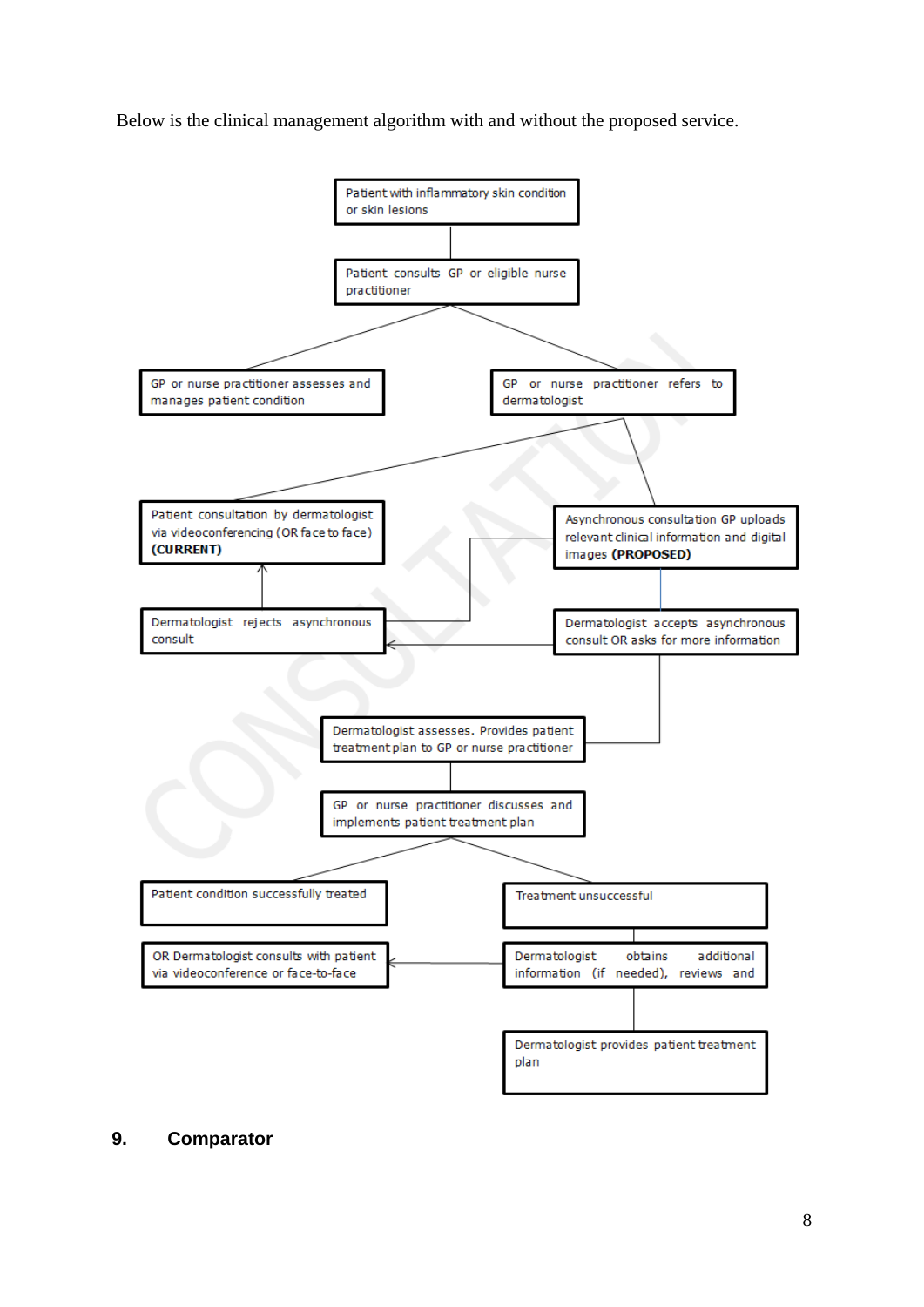With respect to the population residing in eligible telehealth areas, the proposed service is expected to substitute for the standard MBS telehealth items for professional attendance of specialist dermatologist in real-time by videoconference including patient-end telehealth items.

With respect to the population that resides in major cities (either in outer metropolitan areas or people with disability), should they be granted eligibility for ADT services, the proposed service is expected to substitute for a proportion of FTF consultations by a dermatologist. The substituted specialist dermatology services, standard MBS telehealth items, for professional attendance and patient-level support services and FTF consultation items are listed on the MBS.

## **10. Comparative safety**

There are no inherent safety concerns with ADT compared to FTF consultations. However, no reports that concern safety were located by the assessment group.

There are some conflicting data regarding the reliability of ADT for (i) diagnosis of pigmented lesions and (ii) exclusion of melanoma. Variations in digital technology and techniques are used to explain these. However, this would seem to raise a quality concern in respect of the type or standard of device that is used to capture the images, and the skills of the operator. Nevertheless, it seems likely that clinical data transfer (by way of image quality) would likely exceed commonly-used (and MBS-reimbursed) methods, even with fairly lowresolution still images.

# **11. Comparative effectiveness**

A systematic literature search identified 13 systematic reviews on the subject of teledermatology but only one (Warshaw, 2011) was assessed as meeting the research question and quality requirements. The results of this systematic review are replicated in the assessment. Ten studies formed an evidence base for assessing the diagnostic accuracy of ADT. Seven of these studies directly compared ADT and FTF in primary diagnosis of skin lesions using histopathology as a gold standard.

Only one small sample size head-to-head trial was identified that directly compared SAF and VC modalities using FTF presentation as a common reference standard (Edison, 2008). Fifteen studies on diagnostic concordance of ADT using FTF clinical consultation as the reference standard were included in the pooled analysis. Eight studies were identified on the diagnostic concordance of VC teledermatology using FTF consultation as the reference standard.

The high quality systematic review assessed diagnostic performance separately by the type of lesions, and stated that the diagnostic concordance of ADT was good, although the rates for video conferencing (VC) were higher, albeit based on the fewer patients (Warshaw, 2011).

Statistical pooling of 11 primary diagnosis studies in which ADT was used to diagnose skin lesions reported that the weighted mean absolute difference was 11% better for FTF consultation than SAF teledermatology.

The head-to-head primary diagnosis study compared ADT and VC modalities with respect to diagnostic and management concordance (using FTF as a reference standard). Overall teledermatology (both VC and ADT modalities) demonstrated good performance in comparison to FTF consultations for diagnostic concordance (Edison, 2008). A meta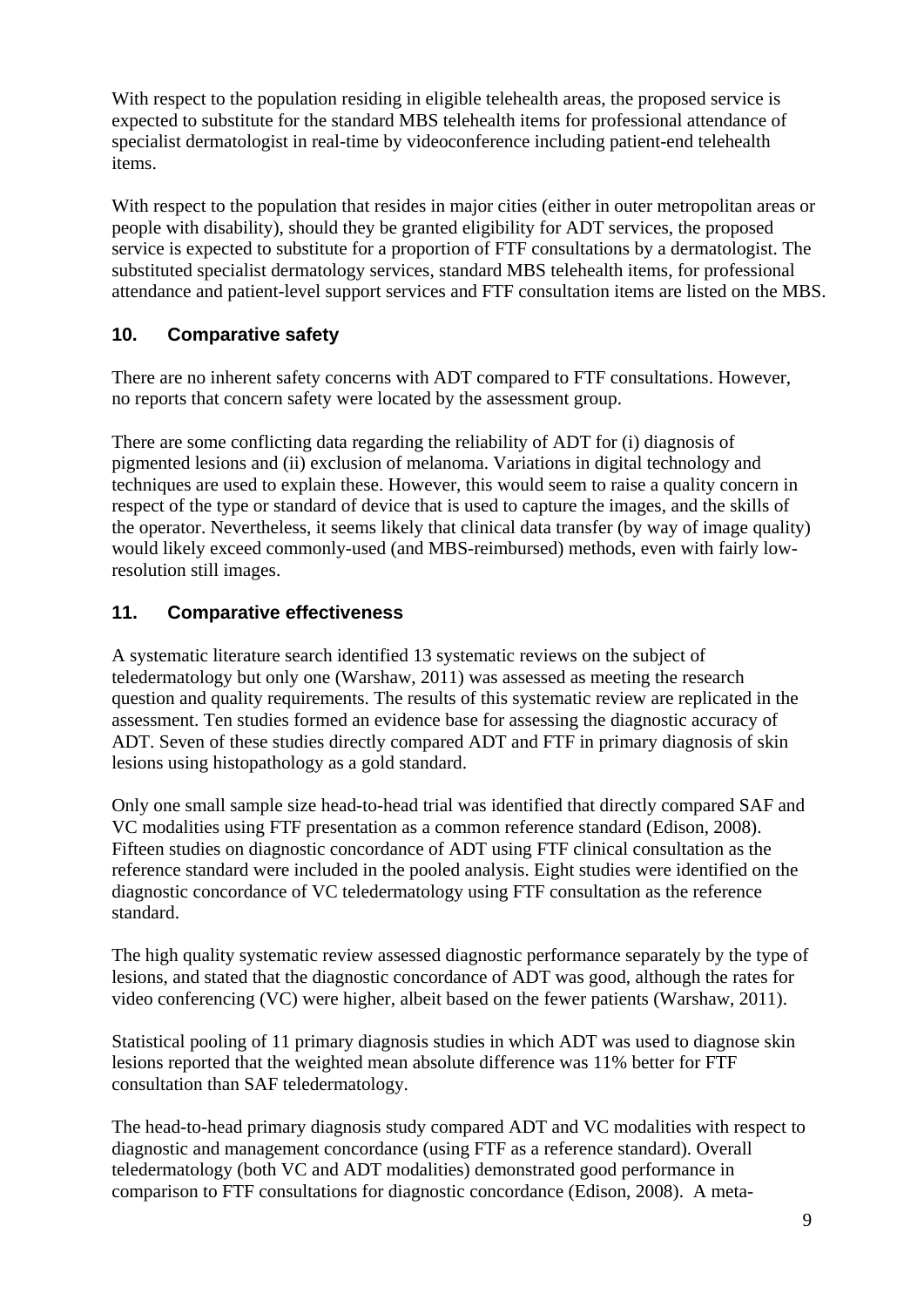analysis was conducted of the identified studies comparing proportions of correct primary diagnoses obtained by ADT and FTF dermatology (using histology results as a gold standard for diagnostic accuracy).

Thirteen studies evaluated diagnostic concordance of ADT, with digital images only, using a primary diagnosis as the outcome. The weighted average estimate of a primary diagnosis concordance of all skin conditions was 64.5% (95% CI 57.4-71.5).

Six studies evaluated diagnostic concordance of VC teledermatology using a primary diagnosis as an outcome. The weighted average estimate of a primary diagnosis concordance of all skin conditions was 70.6% (95% CI 62.4-78.9). This is higher than the weighted average estimate of a primary diagnosis concordance of all skin conditions (64.5% 95% CI 57.4-71.5), assessed with ADT. However the evidence base of VC teledermatology is considerably smaller and of a poorer quality. These pooled results did not directly compare ADT to VC.

The head-to-head study that compared SAF to VC teledermatology (Edison, 2008) was a small study that was underpowered to detect any statistically significant difference in diagnostic concordance of ADT and VC (using FTF consultation as a reference standard).

The validity of results of the assessment of the diagnostic concordance of SAF teledermatology was compromised by the absence of the gold standard and lack of good quality trials. Overall, there was insufficient evidence to produce a definite conclusion about the equivalence of diagnostic performance of ADT vs VC. The evidence found that the diagnostic accuracy of FTF dermatologists was superior to teledermatology irrespective of the addition of teledermatoscopy.

#### **12. Economic evaluation**

Two economic analyses were presented:

- A cost-minimisation analysis (CMA) comparison of ADT with real time (RT) teledermatology; and
- A cost-effectiveness analysis (CEA) comparison of ADT with RT teledermatology.

The objective of the analysis was to compare cost-effectiveness of interventions in two settings:

- where ADT is not available; and
- where ADT is available to meet unmet demand for specialist dermatology services.

The findings of the economic evaluation suggest that ADT is potentially a cost-effective alternative to VC or FTF consultations for dermatology services. The base case analysis, including extra level C consultations by the referring GP, projects a reduction in service cost of between \$111.48–\$113.66.

PASC advised that the cost effectiveness analysis should include any superiority of outcomes, if evidence is found, and to model increased access for patients. The report found some studies which found that there were some positive patient outcomes from SAF, namely reduced waiting times, reduction in travel time and some faster recovery times. Only one study measured a change in quality of life of dermatology patients treated with and without SAF. However, none of the studies were head-to-head studies that directly compared the benefits to patients of using ADT and VC.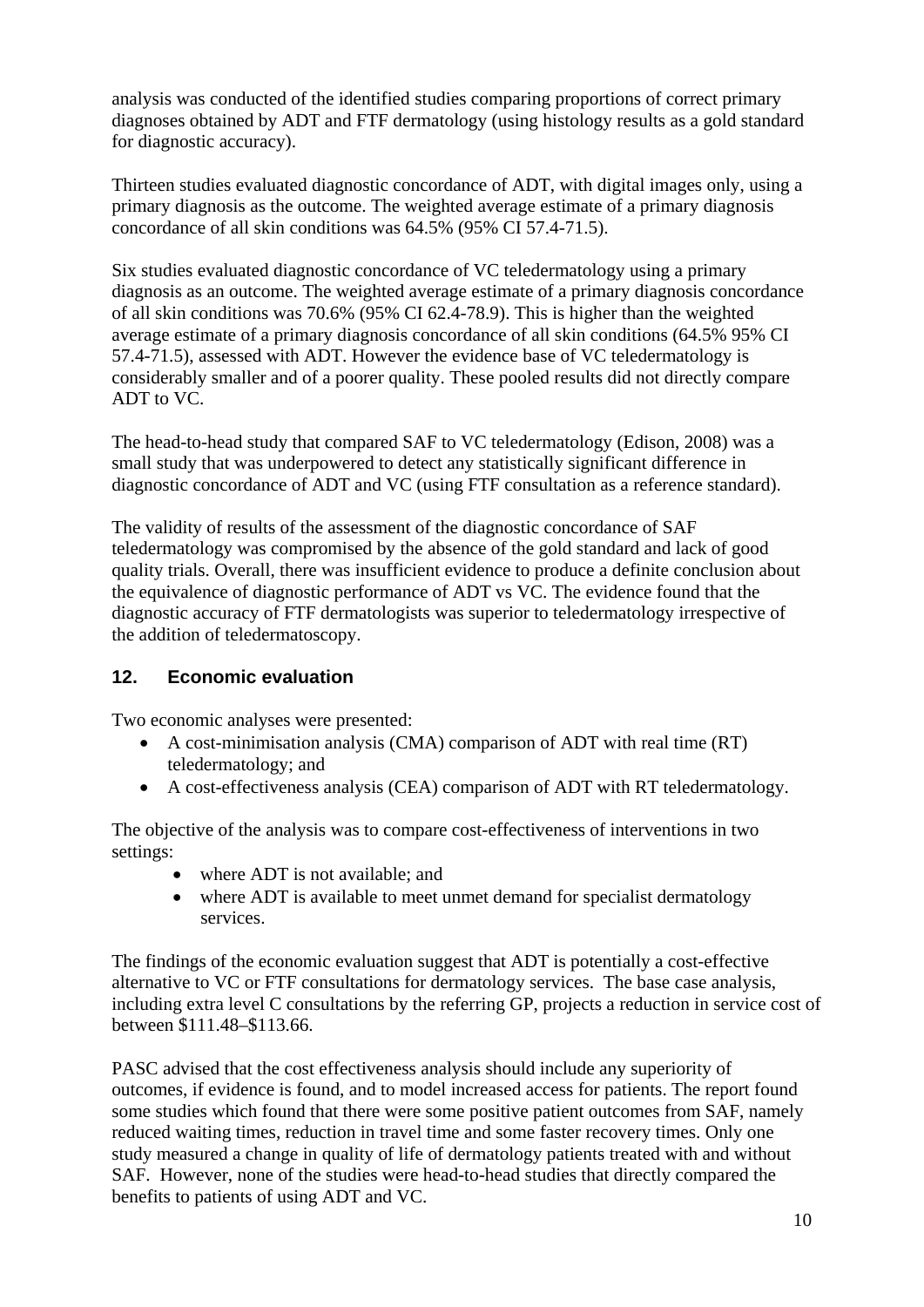### **13. Financial/budgetary impacts**

The estimated financial impact on the MBS of introducing ADT is outlined in the table below. It is estimated in the assessment report to be a modest increase on current expenditure for dermatology services. The assessment report also modelled the financial impact of adding a new GP referral item, which added significantly more costs to the projected MBS expenditure.

The assessment report bases its assumptions on uptake of ADT around the proportion of rural GPs who currently use ACCRM's TeleDerm service. The Department believes that this may be an underestimation, as the financial incentive to bill the MBS may attract a higher volume of services.

#### **Estimated financial impact on MBS expenditure**

|                                                                                                                        | 2014       | 2015       | 2016       | 2017       | 2018       |
|------------------------------------------------------------------------------------------------------------------------|------------|------------|------------|------------|------------|
| <b>Total</b><br>expenditure<br>forecast<br>dermatology<br>for<br>current<br>services                                   | 26,213,130 | 26,658,754 | 27,111,953 | 27,572,856 | 28,041,594 |
| <b>Total</b><br>expenditure<br>forecast<br>dermatology<br>services<br>for<br>with ADT                                  | 26,488,478 | 27,078,796 | 27,681,530 | 28,296,931 | 28,925,255 |
| <b>Total</b><br>expenditure<br>forecast<br>dermatology<br>services<br>for<br>with ADT and an extra GP<br>referral item | 28,072,285 | 29,550,143 | 31,070,135 | 32.633.266 | 34.240.565 |

PASC requested that the assessment try to estimate the cost of extending the delivery of specialist dermatological services via store and forward technology to people with disability. The estimated total additional cost to Medicare if asynchronous specialist dermatology services by telecommunications is extended to people with disabilities is \$9.876M in 2014 to \$10.565M in 2018, if the rates of disability, that interfere with core functioning, increase at the same rate as population growth.

#### **14. Key issues from ESC for MSAC**

ESC noted that the eligible population has been designed to align with the existing videoconferencing based MBS telehealth items. However, ESC questioned whether there was any evidence to support this choice of population.

ESC also suggested that MSAC may wish to consider limiting eligibility according to an appropriate definition of disability. The Department questions the rationale for granting special status to people with disability in relation to dermatology among all medical specialties.

ESC considered that it may be reasonable to compare ADT to the existing telehealth items. However, ESC questioned whether it may be appropriate to also compare to other funded telehealth and teledermatology services such as the ACRRM TeleDerm service which is funded through a block funding rather than a fee-for-service model.

ESC noted that, overall, both video-conferencing teledermatology and ADT demonstrated good performance in comparison to FTF consultations for diagnostic concordance.